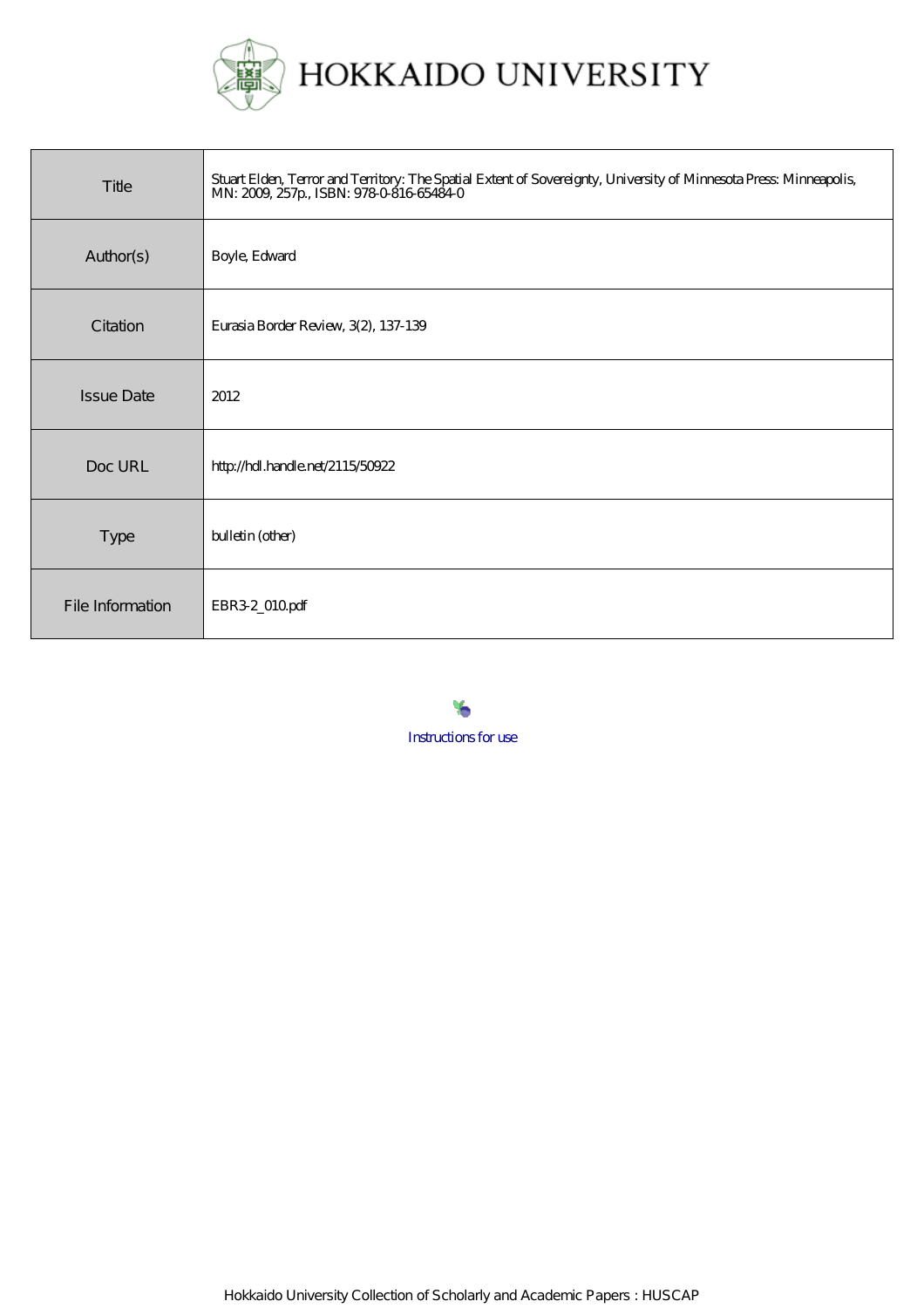## **Stuart Elden,** *Terror and Territory: The Spatial Extent of Sovereignty***, University of Minnesota Press: Minneapolis, MN: 2009, 257p., ISBN: 978-0-816-65484-0**

Edward Boyle

This book forms the latest installment in Professor Elden's examination of the connections between sovereignty and territory. This time, however, rather than an examination of spatiality in political thought, *Terror and Territory* directly connects his theoretical interests with an empirical, politically-engaged study of recent history to demonstrate "that territory is continually being reconfigured; spatial relations are continually in the process of remaking."<sup>1</sup> The introduction connects terror and territory, and not solely on a "suspect etymological basis" (p.xxx). Territory requires a bordering process and the territory of the state forms "a space established and constituted by violence" (p.xxx), allowing literature on "state-terror" to be analyzed from a territorial perspective through the rubric of the "War on Terror." Rather than merely its deterritorializing aspects, Elden wishes to emphasize ongoing processes of reterritorialization (p.xxvii) that "remake" and "reconfigure" territory, considered both here and in his larger project as a "constitutive dimension" (p.xxxi) of geopolitical struggle.

Chapter 1 sets out the development of the U.S. territorial strategy during the "War on Terror," with the familiar figures of Fukuyama, Huntington and Kaplan introduced to illustrate what Elden, following Gerard Toal, calls the "geopolitical vertigo" (p.7) of the post-Cold War period. This vertigo is shown in the U.S. response to 9/11 which displays continuities with prior U.S. interventions, yet moves simultaneously in contradictory directions. Domestically, the importance of "Homeland security" has led to a sealing of U.S. borders and a tightening of sovereign control over its own territory (p.4), yet continuing overseas intervention weakens distinctions between domestic and foreign affairs (p.20). Domestic interests are projected abroad (p.25) through the spread of both markets and democracy, and foreign military intervention. The former creates a core of Kantian peace, defined by being "with" us against states "like" them (pp.24-32), while the latter shows states in what Robert Kagan calls "the outer zone," and Thomas Barnett the "gap," existing in a Hobbesian state of nature (p.21&23). U.S. Strategy consists of both expanding the core and simply "flattening," either figuratively or literally, territory beyond it (pp.22-23).

Chapter 2 deals with challenges "to the *relation* between state, sovereignty and territory" offered by Islamism (p.34), examined through the notions of Caliphate, network and base (p.44). The Caliphate is a "restored Islamic Empire" (p.41) rationalized by Jihad (p.44) as supra-national territory,

Edward Boyle is a doctoral candidate at the Graduate School of Law and Politics, Hokkaido University, Japan.

<sup>&</sup>lt;sup>1</sup> Interview by Leonhardt van Efferink (January 2010), at http://www.exploringgeopolitics.org/Interview Elden

Stuart Terror Territory Spatial Extent Sovereignty Territorial Integrity United States Robert Kaplan Tho mas\_Barnett\_Al\_Qaeda\_Radical\_Islamism.html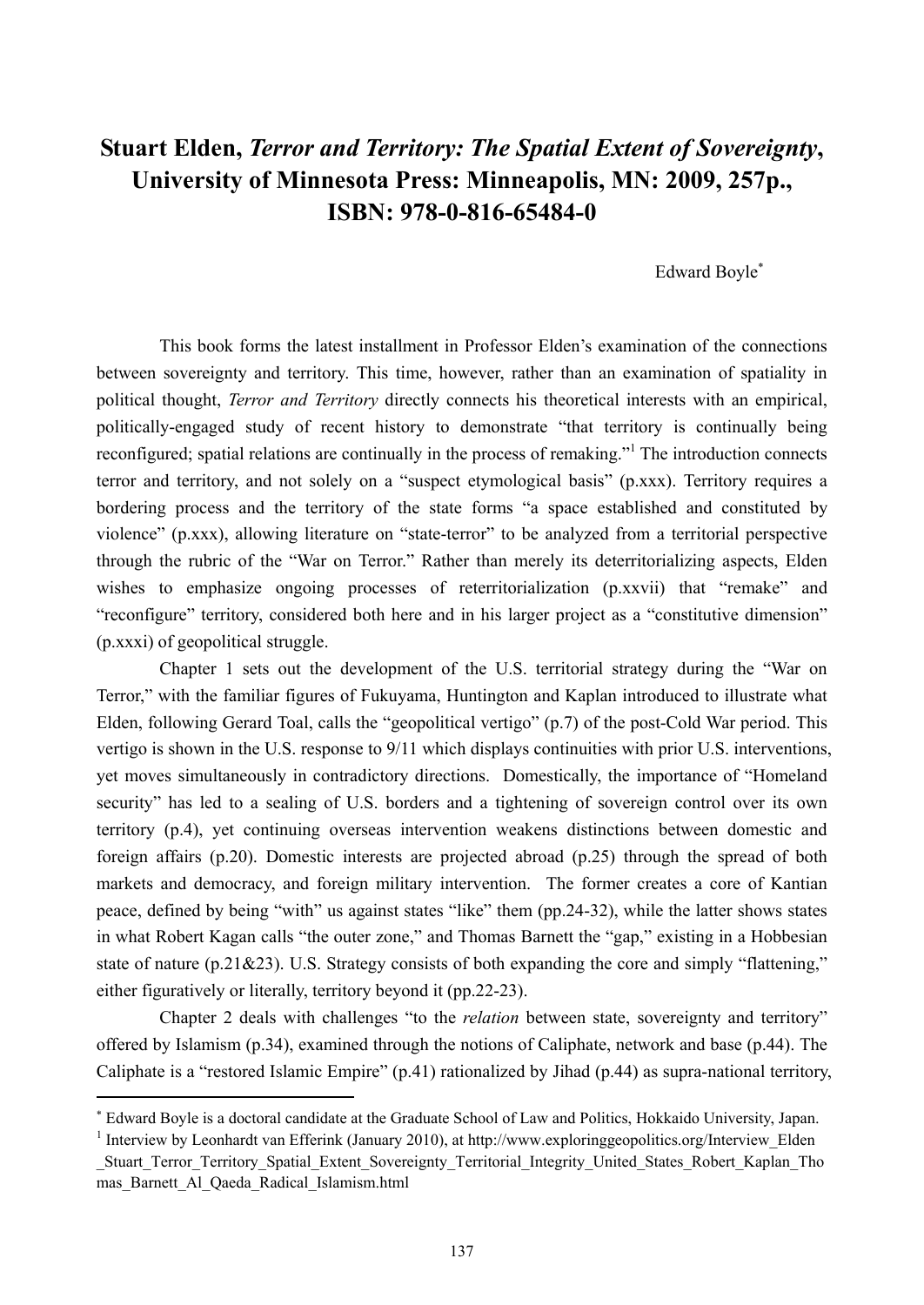distinct from the *dar al-harb*, the land of war. This shall be realized through the interrelation between networks and bases (p.54), the former indicative of deterritorialization and the latter of territorial control of or within states (p.42&53). Agamben's notion of "spaces of exception" is rejected due to Islamism's reliance on the absence or weakness of sovereignty, rather than its intensification, as shown in Chapter 3 on the "weak" or "failed" states of Afghanistan, Pakistan, Lebanon and Somalia. In these places, the theoretically "inviolable relation between sovereignty and territory has broken down" (p.63), threatening the structure of international law while providing opportunities for nonstate actors to base themselves in the State's territory. The paradox Elden highlights is that actions of outside powers to counter such non-state actors in turn limit the "traditional right of non-interference" (p.63), making further explicit this disjuncture between sovereignty and territory.

This disjuncture is the focus of Chapter 4 on Iraq, examining the state's "territorial integrity." This refers ambiguously to either the mere territorial preservation of a spatial area, or the maintenance of sovereignty (pp.116-117). In Iraq the preservation of territorial boundaries has been undertaken and guaranteed by outside powers, and Iraqi sovereignty has become highly "contingent" (p.129) upon three factors: regional stability, terrorist bases, and the material condition of its people. These all provide grounds for intervention, the first two under the rubric of the War on Terror, and the last as humanitarian intervention (p.138). The historical background for this is fleshed out in Chapter 5, where Elden notes the basis of decolonization was the legal principle of *uti possidetis* (as you possess), and that ever since the notion of territorial integrity has trumped other factors (144). However, maintaining territorial integrity through "conditional sovereignty" (p.162) or "sovereignty with responsibility" (p.156), with conditions and responsibilities defined from the outside, has served to render all sovereignty as contingent. The conclusion serves to reiterate the notion of territory as the "spatial extent of sovereignty" and to emphasize sovereignty as at the intersection between territory and terror (p.171).

While the above outline cannot do justice to a fascinating and wide-ranging study, there are issues perhaps worthy of further reflection. Elden sees notions of "territorial integrity" dependent upon "contingent sovereignty" as having been brought into focus since the end of the Cold War, which allowed the Security Council to operate "more as the founders intended" (p.173) and sanction intervention to maintain the "integrity" of states. This argument seems problematic due to the long history of intervention in sovereign states, which Elden fails to engage with sufficiently (p.176). Also, if increased intervention results in "the collapse of the sovereign fiction that states have a monopoly of legitimate violence within their territory" (p.177), then the notion of a "sovereign" state becomes limited to those "like" the U.S., Britain, Israel and Russia, of which "violence can exceed their borders" (p.171). This reduces sovereignty to both the preserve of the powerful, and an aspect of a hegemonic U.S. project (p.175) of *imperium*, along with democracy, stability, and human rights. These values should be read against the notion of the Caliphate offered in Chapter 2, which reveals the latter as a territorial concept, but not based on state or sovereignty. Yet if these are irrelevant to the territory of Islamism/al-Queda (the conflation of these two notions is in itself somewhat suspect) this undermines Elden's justification for studying territory through the twin lenses of sovereignty and state.